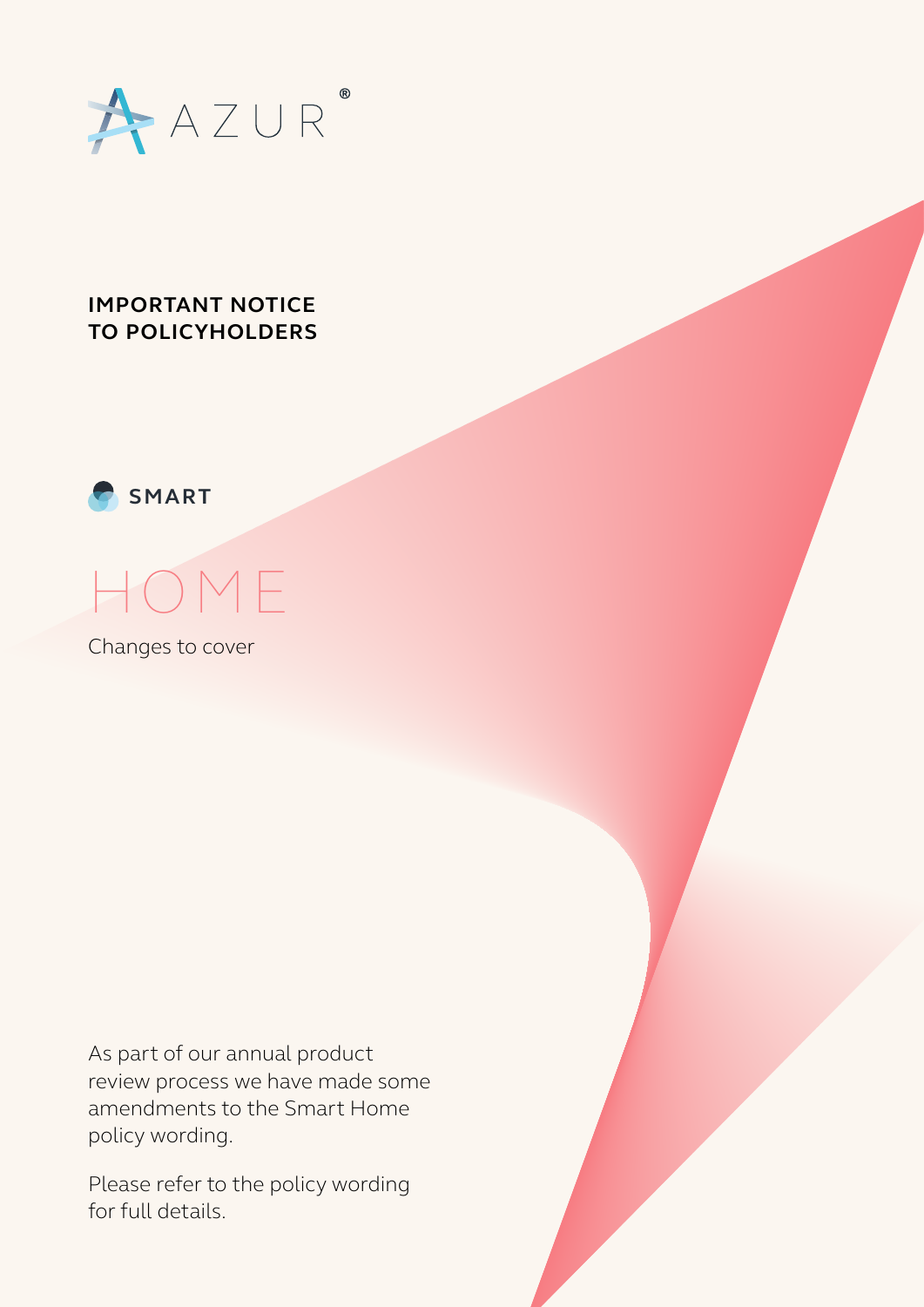## Summary of changes to Home cover

| Change                                                                                                                                                                                                                                                                                                                                                        | <b>Section</b>                                                                                                                                    | Why are we making this<br>change?                               |
|---------------------------------------------------------------------------------------------------------------------------------------------------------------------------------------------------------------------------------------------------------------------------------------------------------------------------------------------------------------|---------------------------------------------------------------------------------------------------------------------------------------------------|-----------------------------------------------------------------|
| Making it clear that any cash settlement would be at the<br>amount we have validated.                                                                                                                                                                                                                                                                         | <b>MAKING A CLAIM,</b><br><b>SETTLING CLAIMS</b>                                                                                                  | Clarification                                                   |
| Amendment to definition of aircraft to include drones<br>and pedestrian controlled aircraft.                                                                                                                                                                                                                                                                  | <b>PART I-GENERAL</b><br><b>DEFINITIONS</b>                                                                                                       | Clarification                                                   |
| Update Definition of Money to include Gift vouchers.                                                                                                                                                                                                                                                                                                          | <b>PART I-GENERAL</b><br><b>DEFINITIONS</b>                                                                                                       | Increase cover                                                  |
| Include new promise to give you option to buy back<br>recovered item.                                                                                                                                                                                                                                                                                         | <b>PART II - GENERAL</b><br><b>CONDITIONS</b>                                                                                                     | Clarification                                                   |
| Clarify that we would keep any premium if we find out<br>that the client has deliberately or recklessly provided us<br>with false or misleading information.                                                                                                                                                                                                  | <b>PART II - GENERAL</b><br><b>CONDITIONS</b>                                                                                                     | Clarification                                                   |
| Confirmation cancellation on a direct debit policy will<br>take effect from the date the last payment was due.                                                                                                                                                                                                                                                | <b>PART II - GENERAL</b><br><b>CONDITIONS</b>                                                                                                     | New cancellation section<br>applicable to direct debit<br>cases |
| Clarify the Basis of Cover to make it clearer that cover is<br>while at the home or while temporarily removed for up<br>to 60 days.                                                                                                                                                                                                                           | <b>PART IV - BUILDINGS,</b><br><b>CONTENTS, PEDAL</b><br><b>CYCLES &amp; COLLECTIONS,</b><br><b>A. BASIS OF COVER</b>                             | Clarification                                                   |
| The cost of removing fallen trees is not covered under<br>this policy unless there is damage to the buildings and<br>contents or other permanent structures caused by the<br>fallen tree.                                                                                                                                                                     | <b>PART IV-BUILDINGS,</b><br><b>CONTENTS, PEDAL</b><br><b>CYCLES &amp; COLLECTIONS,</b><br><b>B. ADDITIONAL COVERS</b>                            | Clarification                                                   |
| New section relating to contents in storage. We will pay<br>up to the sum insured shown in your schedule (£20,000)<br>for contents in storage up to 60 consecutive days (unless<br>agreed in writing with us).                                                                                                                                                | <b>PART IV-BUILDINGS,</b><br><b>CONTENTS, PEDAL</b><br><b>CYCLES &amp; COLLECTIONS,</b><br><b>D. CONTENTS COVER,</b><br><b>ADDITIONAL COVERS</b>  | Restriction on cover                                            |
| Amendment to the cover provided for money - We will<br>not pay for any loss that is a result of:<br>- theft from an unattended vehicle<br>theft from other permanent structures<br>$\overline{\phantom{a}}$<br>depreciation or confiscation, loss of value or<br>shortages due to your error or omission<br>money held in storage<br>$\overline{\phantom{a}}$ | <b>PART IV-BUILDINGS,</b><br><b>CONTENTS, PEDAL</b><br><b>CYCLES &amp; COLLECTIONS,</b><br><b>D. CONTENTS COVER -</b><br><b>ADDITIONAL COVERS</b> | Restriction on cover                                            |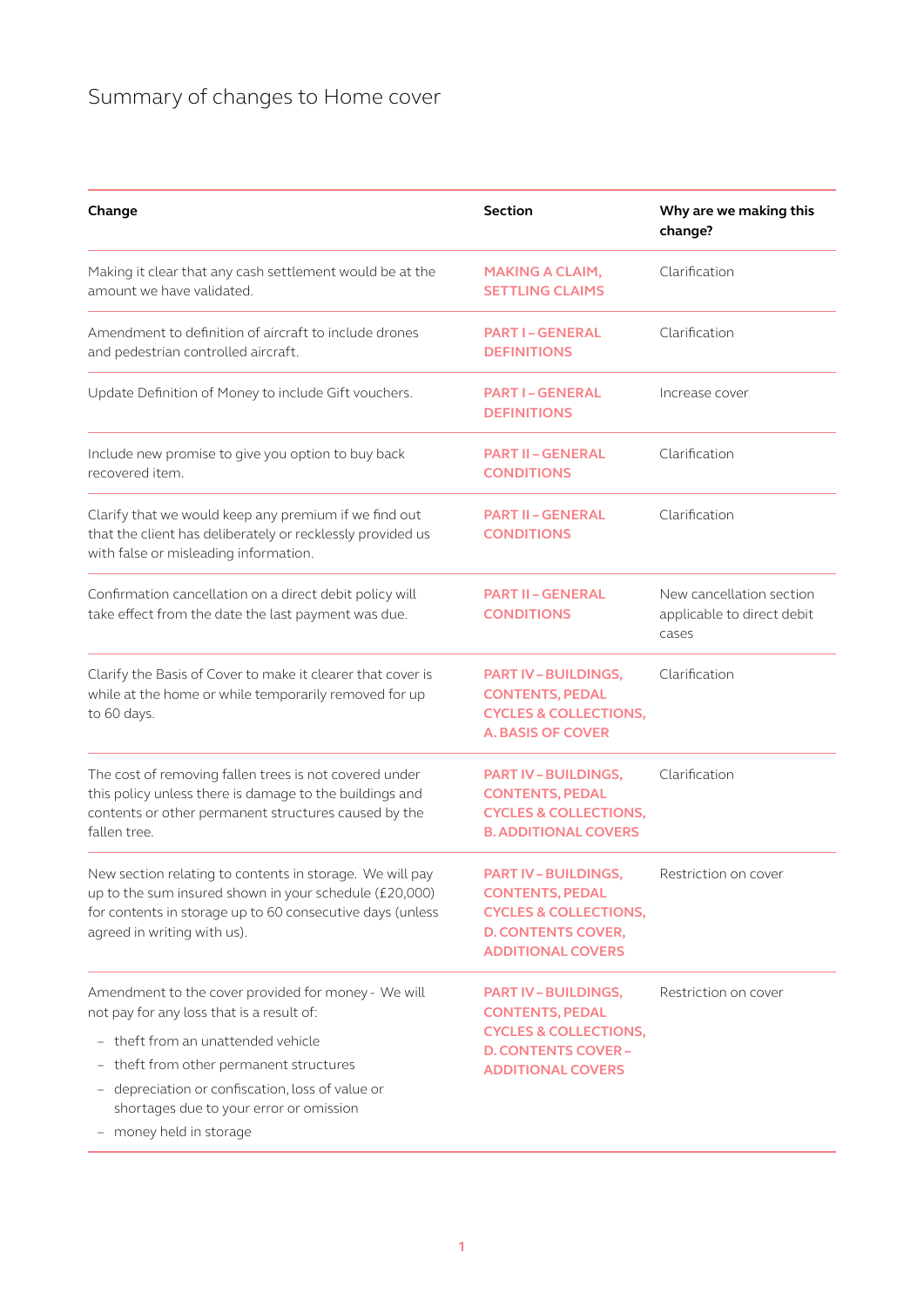## Summary of changes to Home cover

| Change                                                                                                                                                                                                                                                                                                                                                                                                                                                                                                                                                                                                      | <b>Section</b>                                                                                                                                    | Why are we making this<br>change? |
|-------------------------------------------------------------------------------------------------------------------------------------------------------------------------------------------------------------------------------------------------------------------------------------------------------------------------------------------------------------------------------------------------------------------------------------------------------------------------------------------------------------------------------------------------------------------------------------------------------------|---------------------------------------------------------------------------------------------------------------------------------------------------|-----------------------------------|
| Clarify that excess does not apply for food<br>spoilage claims.                                                                                                                                                                                                                                                                                                                                                                                                                                                                                                                                             | <b>PART IV-BUILDINGS,</b><br><b>CONTENTS, PEDAL</b><br><b>CYCLES &amp; COLLECTIONS,</b><br><b>D. CONTENTS COVER -</b><br><b>ADDITIONAL COVERS</b> | Clarification                     |
| Remove the Storm Exclusion for Garden Furniture and<br>Outdoor items.                                                                                                                                                                                                                                                                                                                                                                                                                                                                                                                                       | <b>PART IV-BUILDINGS,</b><br><b>CONTENTS, PEDAL</b><br><b>CYCLES &amp; COLLECTIONS,</b><br><b>D. CONTENTS COVER -</b><br><b>ADDITIONAL COVERS</b> | Clarification                     |
| Increase the limit for Domestic gardening and<br>landscaping equipment from £10,000 to £20,000.                                                                                                                                                                                                                                                                                                                                                                                                                                                                                                             | <b>PART IV-BUILDINGS,</b><br><b>CONTENTS, PEDAL</b><br><b>CYCLES &amp; COLLECTIONS,</b><br><b>D. CONTENTS COVER -</b><br><b>ADDITIONAL COVERS</b> | Increase in cover                 |
| Amendment to limit temperature warranty applies from<br>5 days to 60 days unoccupied and increase in temperate<br>required from 10 degrees to 15 degrees. New wording:<br>loss or damage caused by escape of water and/or oil or<br>freezing water, while your home is not being lived in for<br>more than 60 days in a row during the months of October<br>through to April. This exclusion does not apply if the<br>central heating is installed and in operation to maintain at<br>all times a minimum of 15 degrees celsius or the water is<br>turned off at the mains and the water system is drained. | <b>PART IV - BUILDINGS,</b><br><b>CONTENTS, PEDAL</b><br><b>CYCLES &amp; COLLECTIONS,</b><br><b>F. EXCLUSIONS</b>                                 | Increase in cover                 |
| Confirmation contents additionals covers are not<br>covered for business use other than those of a clerical<br>and administrative nature only.                                                                                                                                                                                                                                                                                                                                                                                                                                                              | <b>PART IV-BUILDINGS,</b><br><b>CONTENTS, PEDAL</b><br><b>CYCLES &amp; COLLECTIONS,</b><br><b>F. EXCLUSIONS</b>                                   | Clarification                     |
| Clarify that any ensuing losses that result from losses<br>that have been excluded due to gradually operating<br>causes are not covered.                                                                                                                                                                                                                                                                                                                                                                                                                                                                    | <b>PART IV-BUILDINGS,</b><br><b>CONTENTS, PEDAL</b><br><b>CYCLES &amp; COLLECTIONS,</b><br><b>F. EXCLUSIONS</b>                                   | Clarification                     |
| Include new exclusion for spontaneous and unexplained<br>cracking of glass.                                                                                                                                                                                                                                                                                                                                                                                                                                                                                                                                 | <b>PART IV-BUILDINGS,</b><br><b>CONTENTS, PEDAL</b><br><b>CYCLES &amp; COLLECTIONS,</b><br><b>F. EXCLUSIONS</b>                                   | New exclusion                     |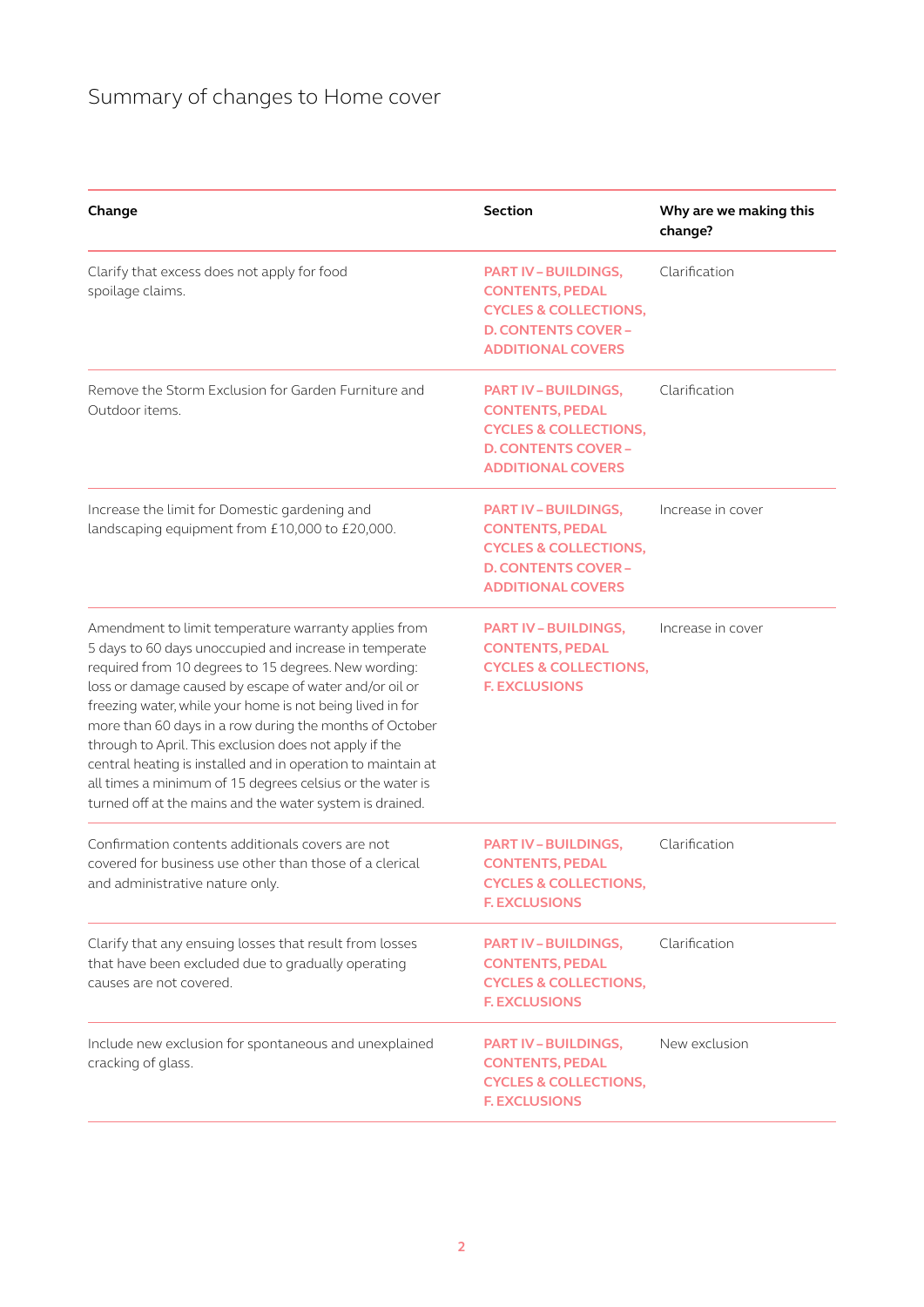## Summary of changes to Home cover

| Change                                                                                                                               | <b>Section</b>                                                                                                  | Why are we making this<br>change? |
|--------------------------------------------------------------------------------------------------------------------------------------|-----------------------------------------------------------------------------------------------------------------|-----------------------------------|
| Clarify the Wind and Storm exclusion includes removal<br>of trees if there is damage to the building, OPS<br>or contents.            | <b>PART IV-BUILDINGS,</b><br><b>CONTENTS, PEDAL</b><br><b>CYCLES &amp; COLLECTIONS,</b><br><b>F. EXCLUSIONS</b> | Clarification                     |
| Add exclusion for keys other than those used to unlock<br>your Home.                                                                 | <b>PART IV-BUILDINGS,</b><br><b>CONTENTS, PEDAL</b><br><b>CYCLES &amp; COLLECTIONS,</b><br><b>F. EXCLUSIONS</b> | New exclusion                     |
| Update the cover so that cover only applied if damages<br>are awarded by a court in England, Wales, Scotland or<br>Northern Ireland. | <b>PART V-LIABILITY</b>                                                                                         | Clarification                     |
| New definition for Contaminant.                                                                                                      | <b>PART VI - PERSONAL</b><br><b>CYBER COVER, A.</b><br><b>SPECIAL DEFINITIONS</b>                               | New definition                    |
| New definition for Pollutants.                                                                                                       | <b>PART VI - PERSONAL</b><br><b>CYBER COVER, A.</b><br><b>SPECIAL DEFINITIONS</b>                               | New definition                    |
| New definition for Waste.                                                                                                            | <b>PART VI - PERSONAL</b><br><b>CYBER COVER, A.</b><br><b>SPECIAL DEFINITIONS</b>                               | New definition                    |
| New exclusion for Bodily Injury.                                                                                                     | <b>PART VI-PERSONAL</b><br><b>CYBER COVER, E.</b><br><b>EXCLUSIONS</b>                                          | New exclusion                     |
| New exclusion for Pollution and contamination.                                                                                       | <b>PART VI-PERSONAL</b><br><b>CYBER COVER, E.</b><br><b>EXCLUSIONS</b>                                          | New exclusion                     |
| New exclusion for Property.                                                                                                          | <b>PART VI-PERSONAL</b><br><b>CYBER COVER, E.</b><br><b>EXCLUSIONS</b>                                          | New exclusion                     |
| Change of insurer from Amtrust Europe Limited to SCOR<br>UK Company Limited.                                                         | <b>PART VII - LEGAL</b><br><b>EXPENSES</b>                                                                      | New insurer                       |
| Remove reference to European Commission's Online<br>Dispute Resolution platform.                                                     | <b>PART X – HOW TO MAKE</b><br><b>A COMPLAINT</b>                                                               | Clarification                     |